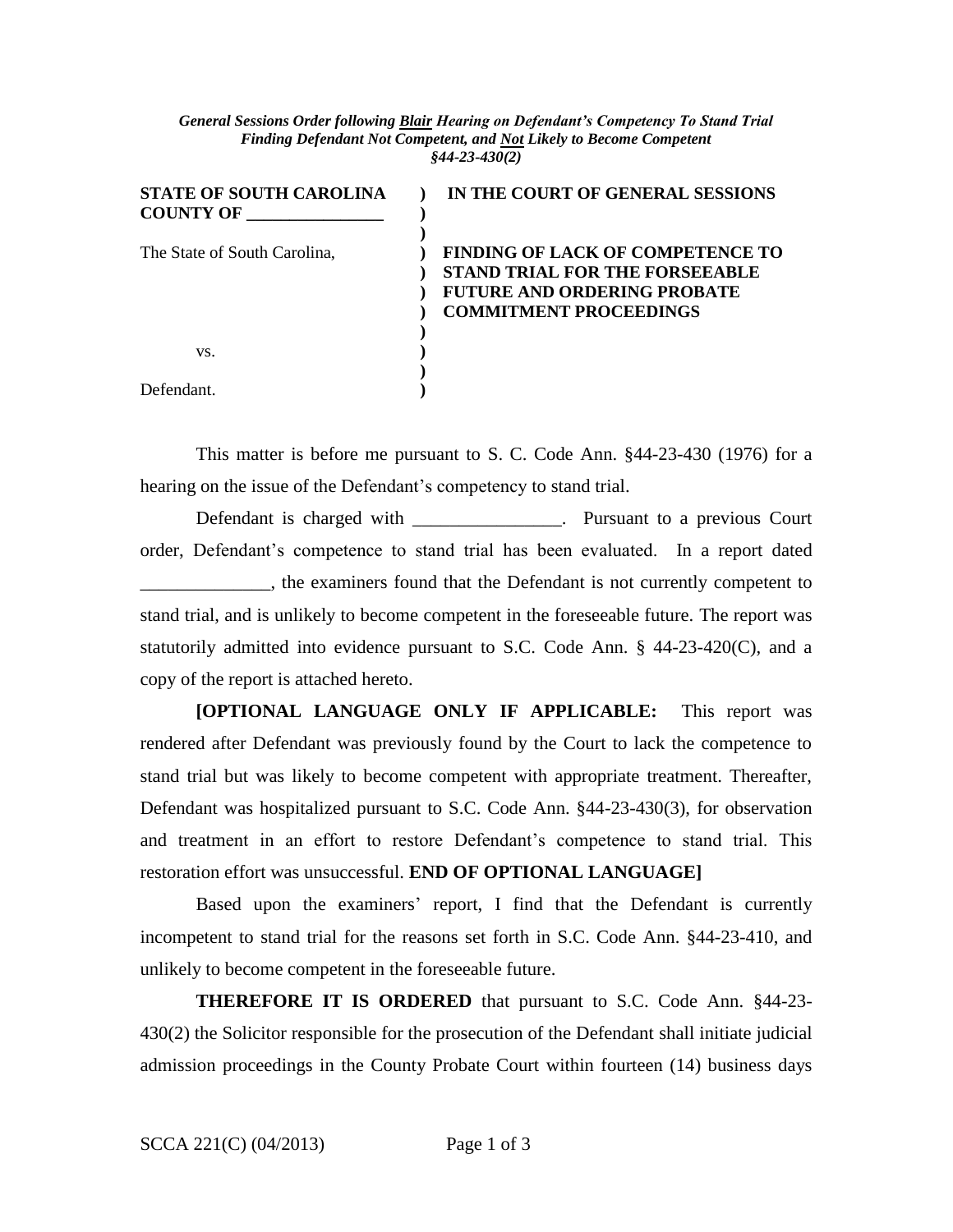from the date of this Order pursuant to: **(Check the box which corresponds to the principal disorder that impairs the Defendant's competency to stand trial)** 

|           | S.C. Code Ann. §44-17-510 through §44-17-610    |  |  |  |
|-----------|-------------------------------------------------|--|--|--|
|           | (Mental Illness -- Department of Mental Health) |  |  |  |
| <b>OR</b> |                                                 |  |  |  |
|           | S.C. Code Ann. §44-20-450                       |  |  |  |
|           | (Intellectual Disability or Related Disability— |  |  |  |
|           | Department of Disabilities and Special Needs)   |  |  |  |

**IT IS FURTHER ORDERED** that pending the commencement of the judicial admission proceedings, and until such time as the Probate Court shall gain jurisdiction over the Defendant by finding that the Defendant meets the criteria for civil commitment, the Defendant shall: **(Check one)**

- (A) Continue in detention;
- (B) \_\_\_\_\_\_\_\_ Remain on bond;
- (C) \_\_\_\_\_\_\_\_ Be hospitalized through the South Carolina Department of Mental Health (SCDMH) if incompetent due to mental illness; or
- (D) \_\_\_\_\_\_\_\_ Be admitted to an intellectual disability facility or otherwise remanded to services through the Department of Disabilities and Special Needs (SCDDSN) if incompetent due to an intellectual disability or a related disability.

 In the event requirements "C" or "D" above are chosen by the Court, the Defendant shall immediately be taken into custody by the Sheriff, and the Sheriff's office is hereby authorized and required to transport defendant to the facility designated by SCDMH following confirmation with SCDMH that a bed is available if requirement "C" was chosen, and to a facility or services designated by SCDDSN following confirmation with SCDDSN that placement is available if requirement "D" was chosen.

**IT IS FURTHER ORDERED** that, if after examination and a hearing, the Probate Court determines the Defendant does not meet the criteria for further Probate proceedings and dismisses the proceedings pursuant to S.C. Code Ann. §44-17-580(2) (mental illness) or S.C. Code Ann. §44-20-450(D) (intellectual or related disability), then the solicitor responsible for prosecution of the Defendant shall return this matter to the General Sessions Court so that this Court may enter such Order as is appropriate with